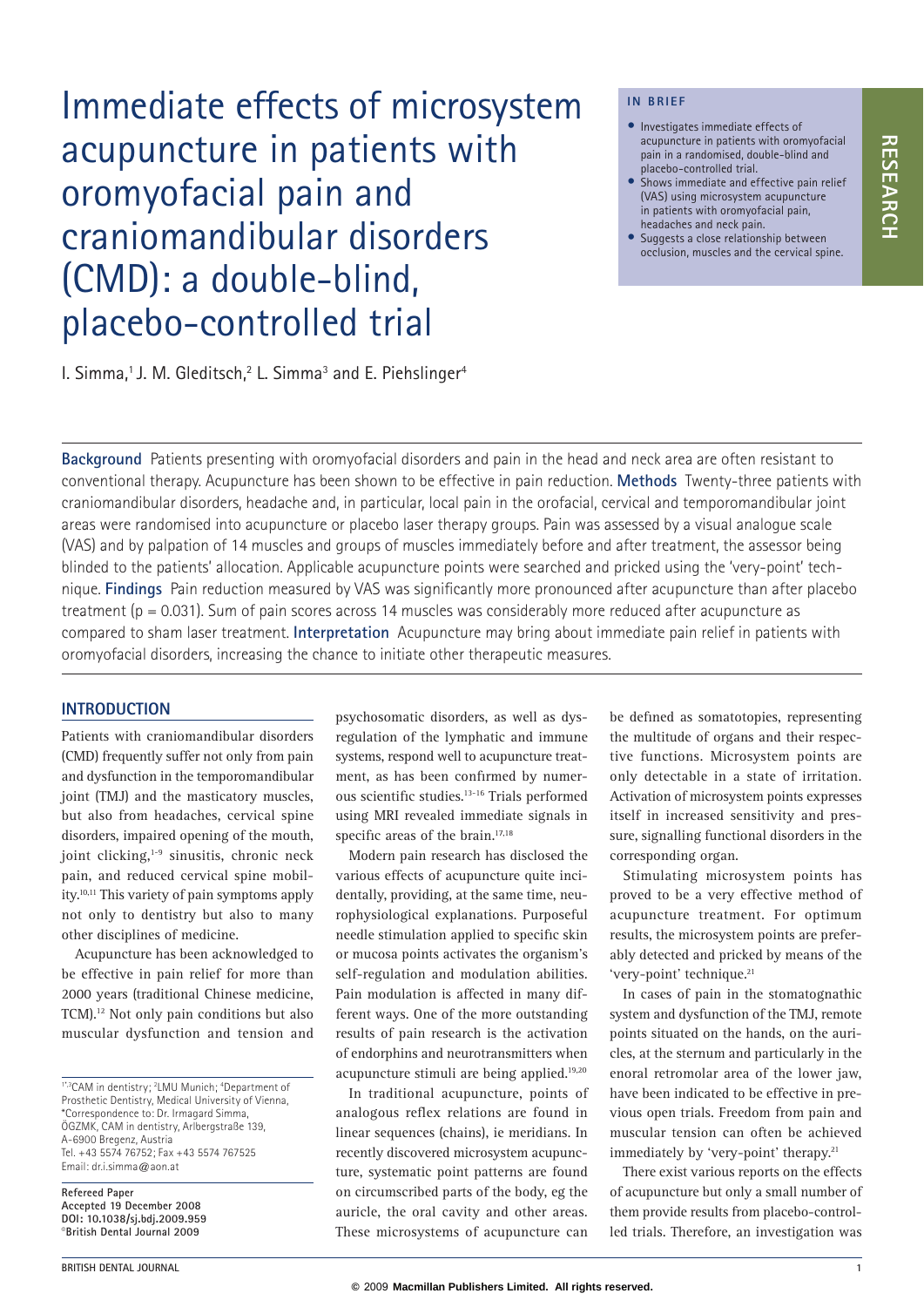undertaken to study the immediate effects of acupuncture in patients with myofacial pain and craniomandibular disorders (CMD) in a randomised, double-blind and placebo-controlled fashion.

### **METHODS**

A total of 23 female patients aged 18 to 64 years, with dysfunction and pain in the stomatognatic system – particularly in the TMJ – and all receiving no therapy, were included in the trial during February 2002 and July 2003. Consecutive patients presenting at the outpatient unit of the Department of Prosthetic Dentistry with dysfunction and pain in the stomatognatic system not attributable to a known underlying disease or disorder were eligible if they were female and between 18 and 65 years. All contacted patients consented to take part. Patients were randomised using a computer generated random permutation list into two groups: one group was treated by acupuncture  $(n = 11)$  and the other group received sham laser treatment  $(n = 12).$ <sup>13,22,23</sup> Randomisation was done after consent was obtained and before arrangements for the date of therapy were made by a nurse. The study protocol had been approved by the ethics committee of the Medical University of Vienna. Therapy was performed in the Department of Prosthetic Dentistry of the Medical University of Vienna. Allocation of patients into the arms of the study was performed after informed consent was obtained and therapy was scheduled two to seven days after enrolment.

The patients were unaware of whether they were receiving verum or placebo treatment: this was only disclosed after the final assessment. Placebo treated patients were then informed that another kind of treatment might be more effective, and needle acupuncture was offered. All patients in the placebo group agreed and were consequently treated by acupuncture.

The physician who palpated the different muscles and registered patients' pain scores was blinded to their verum or placebo status. Patients were assessed immediately before and after treatment.

Patients' subjective pain experience was evaluated on a visual analogue scale (VAS). Muscle palpation included the following muscles and areas: atlanto-occipital junction, m. temporalis anterior, m. temporalis medialis, m. temporalis posterior, muscles

 **Table 1 Acupuncture points positive upon palpation and points used in acupuncture therapy (n = 11)**

| Acupuncture point    | Palpation      | <b>Therapy</b> |
|----------------------|----------------|----------------|
| Upper jaw retromolar | 11             | 9              |
| Lower jaw retromolar | 8              | $\overline{4}$ |
| Upper jaw vestibulum | $\overline{4}$ |                |
| Lower jaw vestibulum | $\overline{4}$ | $\Omega$       |
| Large intestine 4    | 9              |                |
| Small intestine 3, 2 | 6              | $\overline{7}$ |
| Auricle              | 9              | 9              |
| Sternum              | 8              | 5              |
| Adler Langer points  | 8              | $\Omega$       |
| Others               | 5              | 5              |
|                      |                |                |

of the cranio-mandibular junction, pterygoid muscles, masseter muscles, m. digastricus, and m. sternocleidomastoideus, bilaterally. Pain sensation at muscle palpation was rated on a four point scale rising according to intensity from 0 to 3.

Classical acupuncture points according to TCM as well as microsystem points were palpated, especially points corresponding to the disorders in question. Table 1 shows acupuncture points that were positive on palpation and those that were used in therapy. In microsystem acupuncture, points that show a high degree of irritation have proven to be more suitable for therapy. These points have, therefore, been given preference. Adler points were used for diagnostic purposes as well as for assessment of therapy.

Oral acupuncture was performed by means of superficial injection canulas, as it is impractical to use acupuncture needles in the mouth. For precise point detection and subsequent point insertion, the 'verypoint' technique was used. This technique enables acupuncture points to be spotted and pricked with maximum accuracy. Point detection and immediate needle insertion of skin points is carried out with very fine and sharp injection needles in the oral cavity. Firstly, the area surrounding the suspected enoral point is palpated manually. Secondly, the region in which the maximum sensitivity was noted by the patient is tapped gently and tangentially with the therapy needle itself, preferably at an angle about 45°. The point of greatest sensitivity and tenderness, the 'very point', forms, as a rule, the centre of the

area of irritation, and the patient reacts accordingly by mimic expression and/or verbal affirmation.

Treatment was performed double blind as neither the patient nor the evaluating person were informed about the nonfunctioning laser pen. The placebo laser was a soft laser pen which, however, had been inactivated – only a normal red light was emitted. To make this placebo procedure appear real to the patient, visual and acoustic signals accompanied the red light emission. Criteria of point selection were the same as in the verum group. Every point was 'sham irradiated' for about two minutes. The laser pen did not touch the skin but was held at a distance of about 0.5-1 cm.

#### **Statistical methods**

Sample size was determined based on data from a preliminary open trial. Under the assumption of a difference of one standard deviation with respect to the primary endpoint between groups, an alpha level of 5% and a power goal of 80%, ten patients per group are necessary. The primary endpoint was the subjective assessment of pain by the patient using a visual analogue scale. Secondary endpoints were pain on palpation of the different muscles and muscle groups. The latter were combined by computing the sum of pain ratings over all muscles and muscle groups. Medians and quartile ranges were computed as estimates for central tendency and dispersion. Before/after treatment differences in VAS ratings and sum score of pain on palpation were compared between groups by Mann-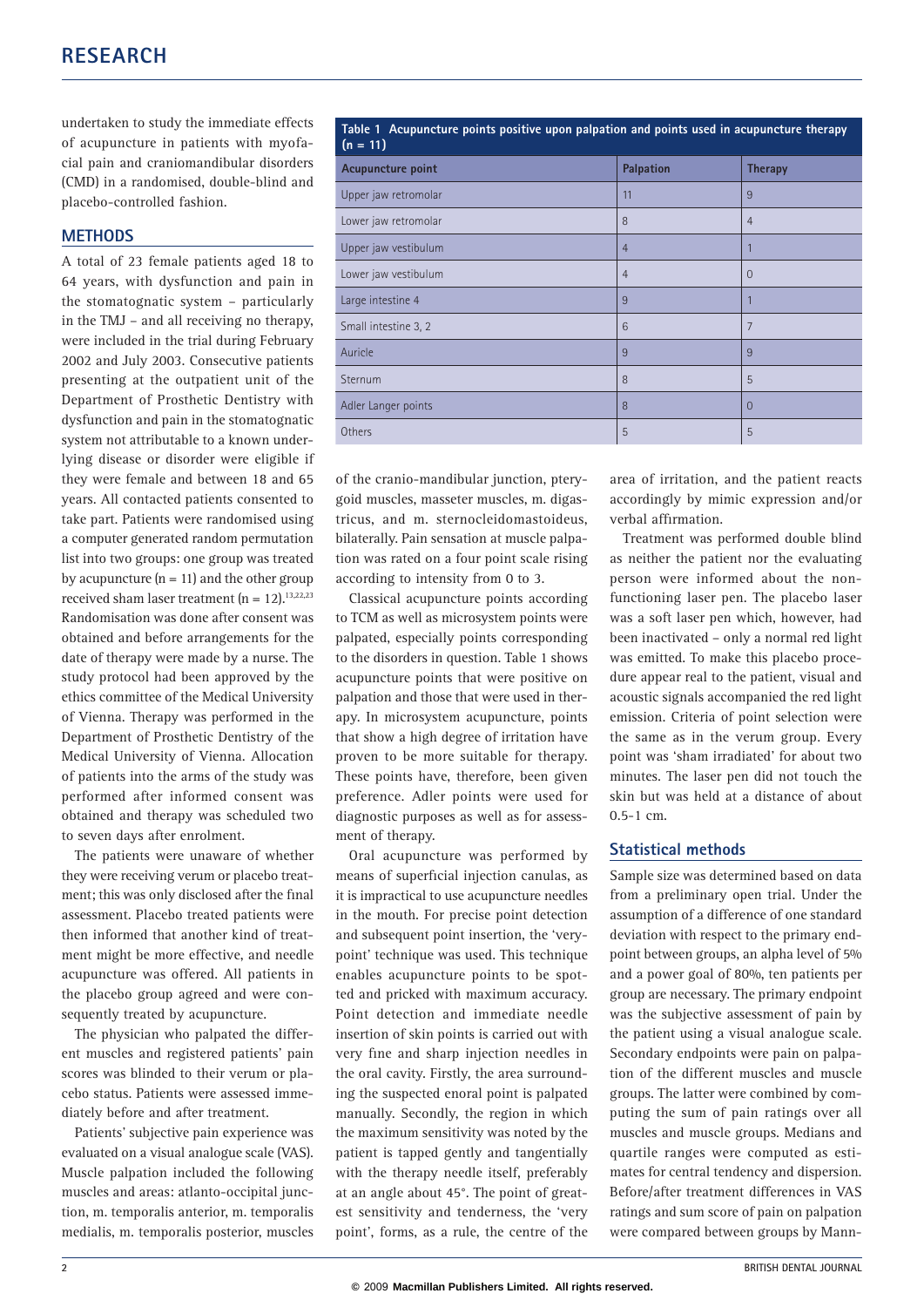# **RESEARCH**



**Figure 1 Percentage of patients in the acupuncture and placebo groups with pain on palpation of various muscles or group of muscles before and after treatment** 

| Table 2 Median (quartile range) of sum of pain ratings (0-3) assessed by palpation<br>of 14 muscles |               |            |          |  |  |
|-----------------------------------------------------------------------------------------------------|---------------|------------|----------|--|--|
|                                                                                                     | Treatment     |            |          |  |  |
|                                                                                                     | <b>Before</b> | After      | p-value* |  |  |
| Acupuncture                                                                                         | 22.5(7.8)     | 8.0(10.0)  | < 0.001  |  |  |
| Sham                                                                                                | 19.0(15.0)    | 16.0(20.0) |          |  |  |
| *Mann-Whitney test for differences before/after                                                     |               |            |          |  |  |

**Table 3 Median (quartile range) of visual analogue ratings (VAS) of pain**

| <b>Treatment</b>                                |               |            |          |  |  |
|-------------------------------------------------|---------------|------------|----------|--|--|
|                                                 | <b>Before</b> | After      | p-value* |  |  |
| Acupuncture                                     | 40.5(34.0)    | 16.5(33.0) |          |  |  |
| <b>Sham</b>                                     | 41.0(34.0)    | 30.0(28.5) | 0.031    |  |  |
| *Mann-Whitney test for differences before/after |               |            |          |  |  |

Whitney tests. For the primary endpoint, alpha error was set to 0.05. Exploratory tests were performed for the secondary endpoints and uncorrected p-values are reported.

#### **RESULTS**

Figure 1 shows results for muscles and muscle groups that were initially painful on palpation in at least 20% of either verum or placebo patients. Pain reduction, as assessed by palpation, was more pronounced in the acupuncture group than

in the placebo laser group. Of fourteen muscles or groups of muscles examined, nine initially scored painful on palpation in 20% or more of the patients. Palpation pain was most commonly observed in the pterygoid and masseter muscles (up to 96% of patients). Greater reduction in pain was achieved by acupuncture (average 40%), than with placebo treatment (average 8%).

A large proportion of patients had suffered initially from pain of the shoulderneck area (91% in the acupuncture group and 58% of patients in the placebo group). In the acupuncture group, 64% of patients reported a reduction on the pain scale, while 20% proved completely pain-free on palpation. In contrast, none of the patients in the placebo group were pain-free after sham treatment.

Fifty percent of the acupuncture group patients who had initially felt pain on palpation of m. digastricus showed recovery upon treatment. In more than 50% of the placebo-treated patients, however, palpative pain of the same muscle persisted after therapy. In the temporal muscles acupuncture achieved a reduction in almost 100% of the patients while no reduction in pain was observed following placebo treatment. Placebo treatment had also no effect for the m. sternocleidomastoideus, whereas of the 64% of verum patients with pain in this area, acupuncture brought about a reduction in pain in 9% of them. Palpative pain in the hyoid muscles was only rarely encountered and it was resolved by acupuncture in most of the cases. A summary of the results with pain ratings assessed by palpation is given in Table 2.

The results of overall pain ratings on a visual analogue scale (VAS) are summarised in Table 3. VAS scores decreased both after acupuncture and after sham treatment, however, following acupuncture, pain score reduction proved significantly more pronounced  $(p = 0.031)$ .

## **DISCUSSION**

In a previous trial comparing one single session of acupuncture treatment with no treatment, a significant improvement in cervical mobility of patients with chronic neck pain was reported, this being in line with the results of other authors.<sup>24-26</sup> The present study was designed to test immediate effects of acupuncture on oromyofacial pain refractive to prior conventional therapeutic interventions. Our results indicate that acupuncture therapy using remote points – either traditional points or corresponding microsystem points found in a state of irritation – has an immediate effect on both motion-related pain and pain at rest in patients with CMD, TMJ and cervical spine mobility disorders.

Although results in the control group indicate a certain potential for a placebo effect, it must be considered that these patients were also palpated and that palpation and